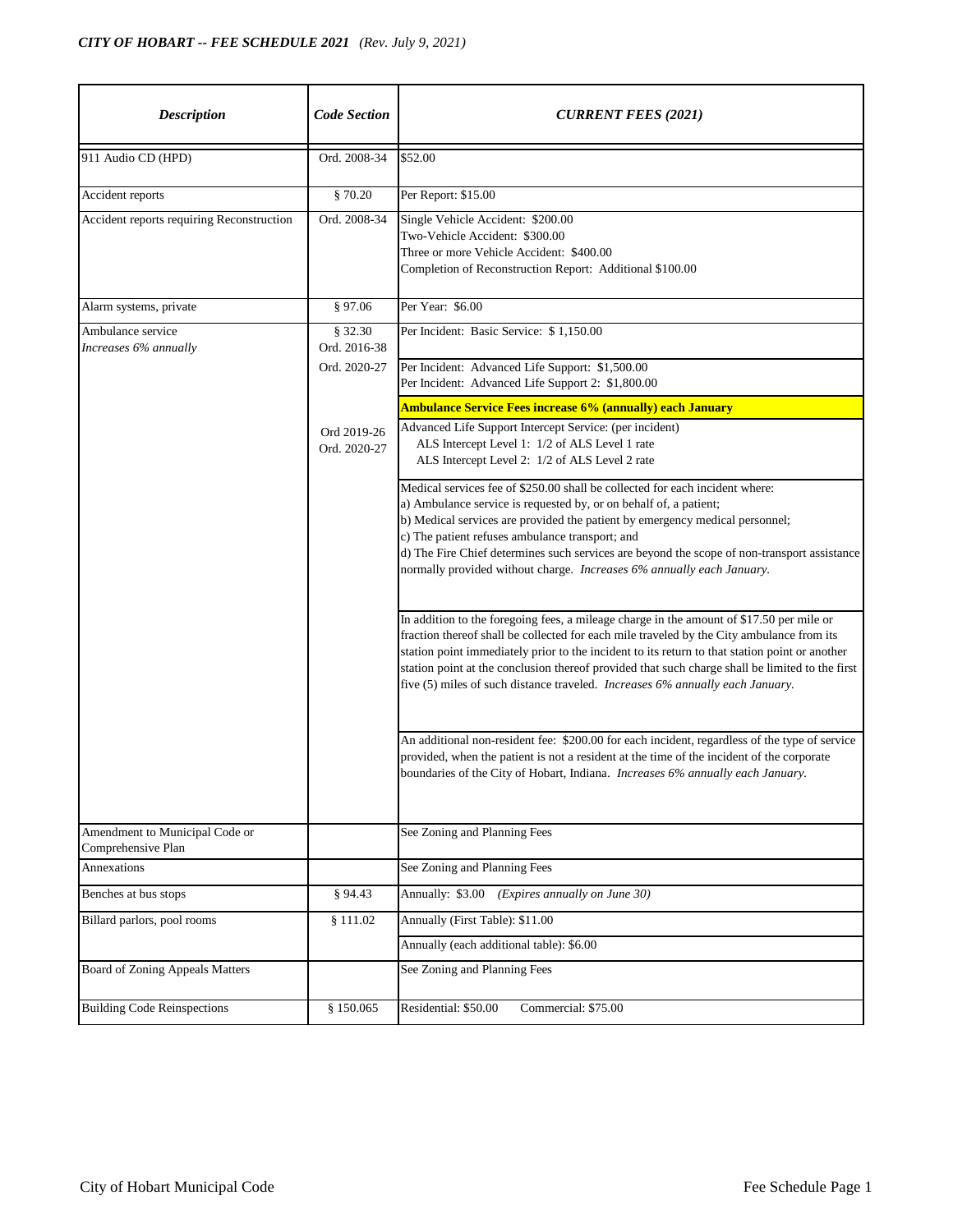| <b>Description</b>                                                      | <b>Code Section</b>    | <b>CURRENT FEES (2021)</b>                                                                                                                                                                                                                                                                                                                                                                                                                                                                                                                                                                                                                                                                                                                                                                                                                                                               |
|-------------------------------------------------------------------------|------------------------|------------------------------------------------------------------------------------------------------------------------------------------------------------------------------------------------------------------------------------------------------------------------------------------------------------------------------------------------------------------------------------------------------------------------------------------------------------------------------------------------------------------------------------------------------------------------------------------------------------------------------------------------------------------------------------------------------------------------------------------------------------------------------------------------------------------------------------------------------------------------------------------|
| Building contractors, subcontractors                                    | § 150.005<br>§ 150.063 | Application Fee: \$125.00<br>Initial License Fee: \$125.00<br>Each general contractor and/or subcontractor shall submit an application for a license, on a<br>form provided by the Clerk-Treasurer, accompanied by an application fee. Upon approval<br>of the application and payment of a license fee, a license shall be issued. The license shall<br>expire annually on December 31                                                                                                                                                                                                                                                                                                                                                                                                                                                                                                  |
|                                                                         |                        | Annual License Renewal: \$75.00<br>Each general contractor and/or subcontractor shall renew his or her license annually, not<br>later than January 30 of each year.                                                                                                                                                                                                                                                                                                                                                                                                                                                                                                                                                                                                                                                                                                                      |
| <b>Building moving</b>                                                  | \$150.033<br>§ 150.063 | Buildings greater than or equal to 400 sq. ft.: \$52.00<br>Buildings less than 400 sq. ft.: \$11.00                                                                                                                                                                                                                                                                                                                                                                                                                                                                                                                                                                                                                                                                                                                                                                                      |
| <b>Building Permits</b>                                                 | \$150.071<br>§ 150.063 | \$9.00 per \$1,000 of estimated construction cost<br>(\$40.00 Minimum)                                                                                                                                                                                                                                                                                                                                                                                                                                                                                                                                                                                                                                                                                                                                                                                                                   |
| <b>Residential Room</b><br><b>Additions</b>                             | §150.063               | Residential Room Addition: \$9.00 per \$1,000 of estimated construction cost.<br>(\$155.00. Minimum)                                                                                                                                                                                                                                                                                                                                                                                                                                                                                                                                                                                                                                                                                                                                                                                     |
| Occupancy Permits                                                       | \$150.063              | Occupancy Permit: Residenttial: \$75.00 Commercial: \$150.00<br>An occupancy permit fee shall be charged for each permit issued excepting only permits<br>issued for residential accessory buildings or structures or maintenance work, and shall be<br>collected at the time the building permit is issued.<br>Temporary or Partial Occupancy Permit: Residential: \$50.00 Commercial: \$100.00                                                                                                                                                                                                                                                                                                                                                                                                                                                                                         |
| <b>Inspection Fees</b>                                                  | \$150.063              | Inspection fee (after 1st 3): \$65.00<br>An additional inspection fee shall be due and payable in advance for each inspection<br>required in excess of 3, when additional inspections are necessary as a result of the owner<br>or contractor's incomplete or deficient work, or the inspector's inability to gain access to the<br>premises.                                                                                                                                                                                                                                                                                                                                                                                                                                                                                                                                            |
| Building Permits for New Commercial<br><b>Building</b><br>and Additions | §150.063               | \$50.00 for the first \$1,000.00 in construction value plus an additional<br>\$14.00 for each additional \$1,000.00 in construction value over the first<br>\$1,000.00; provided that, the minimum permit fee total shall be \$500.00. In addition, a<br>\$50.00 zoning fee shall be charged, so that the total minimum fee, inclusive of the zoning<br>fee shall be \$550.00. Construction value is determined by the Interational Code Council's<br>Building Valuation Data table using the construction type and occupancy classification as<br>listed on the State Design Release.<br>For all commercial projects with a construction value of Ten Million Dollars or more, the<br>Mayor shall have the discretion to negotiate the cost of required building permit fees to<br>create incentives for qualifying commerical projects to promote economic growth and job<br>creation. |
| Building Permits for New Multi Family<br>Construction                   | \$150.063              | Applies to four (4) or fewer units. $$40.00$ for the first \$1,000.00 in construction value plus<br>an additional \$10.00 for each additional \$1,000.00 in construction value over the first<br>\$1,000.00, provided that, the minumum permit fee total shall be \$400.00. In addition, a<br>\$50.00 zoning fee, shall be charged, so that the total minimum fee, inclusive of the zoning<br>fee shall be \$450.00.                                                                                                                                                                                                                                                                                                                                                                                                                                                                     |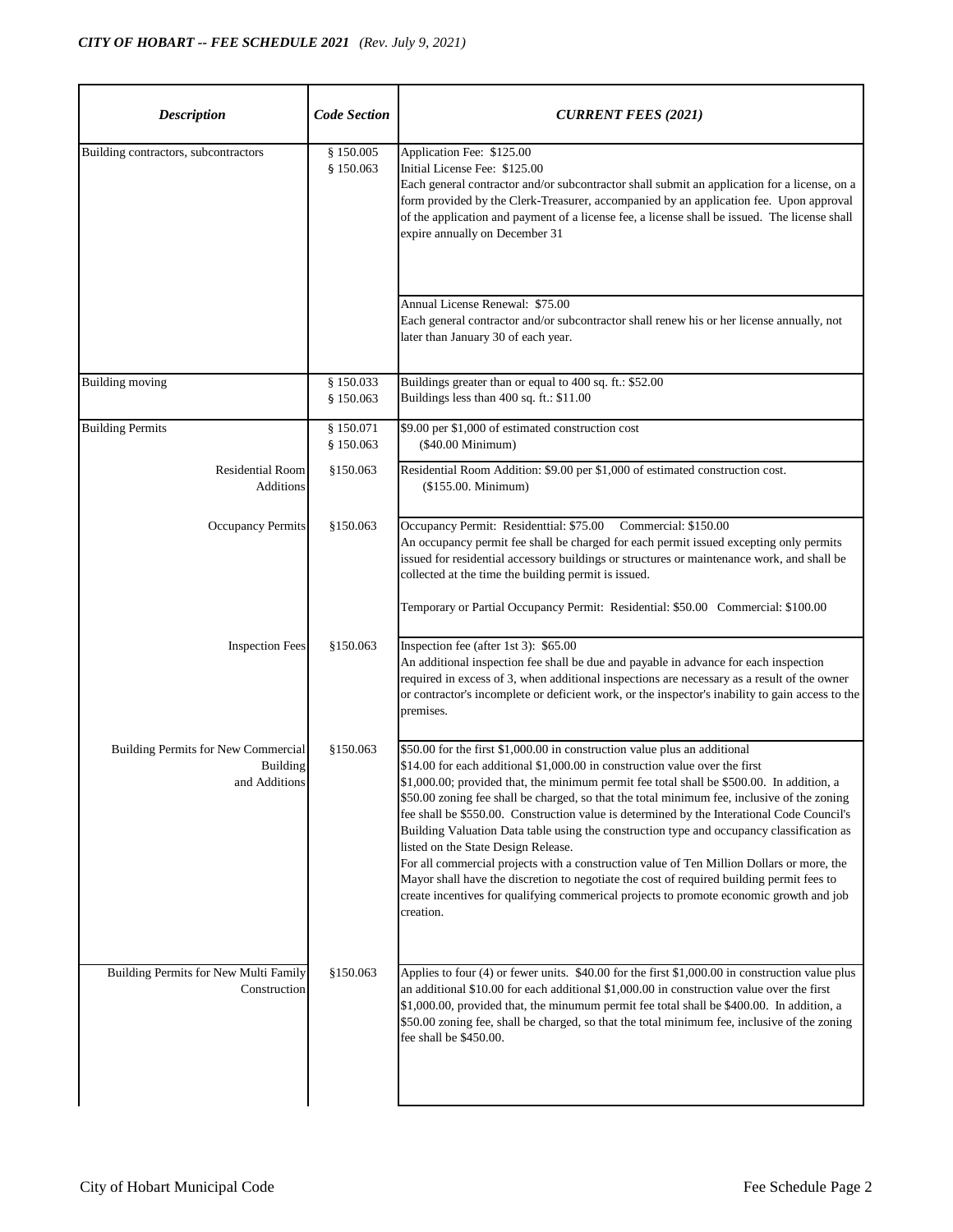| <b>Description</b>                                                                                            | <b>Code Section</b> | <b>CURRENT FEES (2021)</b>                                                                                                                                                                                                                                                                                                                                                                                                                                                                                                                                                                                                                                                                                                                                                                                                                                                                                                                                                                                                                                                                                       |
|---------------------------------------------------------------------------------------------------------------|---------------------|------------------------------------------------------------------------------------------------------------------------------------------------------------------------------------------------------------------------------------------------------------------------------------------------------------------------------------------------------------------------------------------------------------------------------------------------------------------------------------------------------------------------------------------------------------------------------------------------------------------------------------------------------------------------------------------------------------------------------------------------------------------------------------------------------------------------------------------------------------------------------------------------------------------------------------------------------------------------------------------------------------------------------------------------------------------------------------------------------------------|
| <b>Building Permit for Commercial</b><br><b>Accessory Structures</b>                                          | \$150.063           | \$50.00 for the first \$1,000.00 in construction value plus an additional<br>\$14.00 for each additional \$1,000.00 in construction value over the first<br>\$1,000.00; provided that, the minimum permit fee total shall be \$300.00. In addition, a<br>\$50.00 zoning fee, shall be charged, so that the total minimum fee, inclusive of the zoning<br>fee shall be \$350.00. Construction value is determined by the International Code Council's<br>Building Valuation Data table using the construction type and occupancy classification as<br>listed on the State Design Release.                                                                                                                                                                                                                                                                                                                                                                                                                                                                                                                         |
| <b>Building Permits for Commercial</b><br>Remodeling                                                          | §150.063            | \$50.00 for the first \$1,000.00 in construction value plus an additional \$12.00 for each<br>additional \$1,000.00 in construction value over the first \$1,000.00; provided that the<br>minimum permit fee total shall be \$300.00. In addition, a \$50.00 zoning fee, shall be<br>charged, so that the total minimum fee, inclusive of the zoning fee shall be \$350.00.                                                                                                                                                                                                                                                                                                                                                                                                                                                                                                                                                                                                                                                                                                                                      |
| <b>Building Permits for Signs</b>                                                                             | \$154.381           | 1.) Temporary Signs and Banners: \$24.00. In addition, a \$12.00 zoning fee, shall be<br>charged, so that the total fee, inclusive of the zoning fee, shall be \$36.00;<br>2.) Sign face change, only: \$24.00. In addition, a \$12.00 zoning fee, shall be charged, so<br>that the total fee, inclusive of the zoning fee, shall be \$36.00;<br>3.) Permanent Signs: \$50.00 per sign plus an additional \$10.00 for each 100 square feet of<br>sign display area, or fraction thereof, provided that, the minimum fee shall be \$50.00. In<br>addition, a \$50.00 zoning fee, shall be charged, so that the total minimum fee, inclusive of<br>the zoning fee shall be \$100.00.<br>4.) Billboards and New Multi-Tenant Pylon Signs: \$30.00 for the first \$1,000.00 in<br>construction value plus an additional \$10.00 for each additional \$1,000.00 in construction<br>value over the first \$1,000.00; provided that, the minimum permit fee shall be \$120.00. In<br>addition, a \$50.00 zoning fee, shall be charged, so that the total minimum fee, inclusive of<br>the zoning fee shall be \$170.00. |
| Building Permits for Swimming Pools not<br>Adjacent to or part of Single Family<br>Residences                 | \$150.063           | \$12.00 for each \$1,000.00 in construction value, provided that the minimum permit fee<br>total shall be \$300.00. In addition, a \$50.00 zoning fee shall be charged, so that the total<br>minimm fee, inclusive of the zoning fee shall be \$350.00.                                                                                                                                                                                                                                                                                                                                                                                                                                                                                                                                                                                                                                                                                                                                                                                                                                                          |
| Building Permits for Installation or Removal<br>of Underground Storage<br>Tank                                | §150.063            | \$100.00. In addition, a \$50.00 zoning fee shall be charged, so that the minimum fee,<br>inclusive of the zoning fee shall be \$150.00.                                                                                                                                                                                                                                                                                                                                                                                                                                                                                                                                                                                                                                                                                                                                                                                                                                                                                                                                                                         |
| <b>Building Permit for Commercial</b><br>Fences                                                               | \$150.063           | \$12.00 for each \$1,000.00 in construction value or fraction thereof, provided that the<br>minimum permit fee shall be \$300.00. In addition, a \$500 zoning fee, shall be charged, so<br>that the total fee, inclusive of the zoning fee shall be \$350.00.                                                                                                                                                                                                                                                                                                                                                                                                                                                                                                                                                                                                                                                                                                                                                                                                                                                    |
| Plot Plan review for Commercial Paving<br>and Flatwork (includes concrete, asphalt<br>and other<br>materials) | §150.063            | \$50.00 for the first \$1,000.00 in construction value plus an additional \$12.00 for each<br>additional \$1,000.00 in construction value over the first \$1,000.00; provided that, the<br>minimum permit fee shall be \$300.00. In addition, a \$50.00 zoning fee shall be charged so<br>that the total minimum fee, inclusive of the zoning fee shall be \$350.00.                                                                                                                                                                                                                                                                                                                                                                                                                                                                                                                                                                                                                                                                                                                                             |
| <b>Building Permits for Residential</b><br><b>Flatwork or Paving</b>                                          | \$150.063           | \$9.00 for each \$1,000 in construction value or fraction thereof, provided that the minimum<br>permit fee shall be \$40.00. In addition, a \$12.00 zoning fee, shall be charged, so that the<br>total fee, inclusive of the zoning fee, shall be \$52.00.                                                                                                                                                                                                                                                                                                                                                                                                                                                                                                                                                                                                                                                                                                                                                                                                                                                       |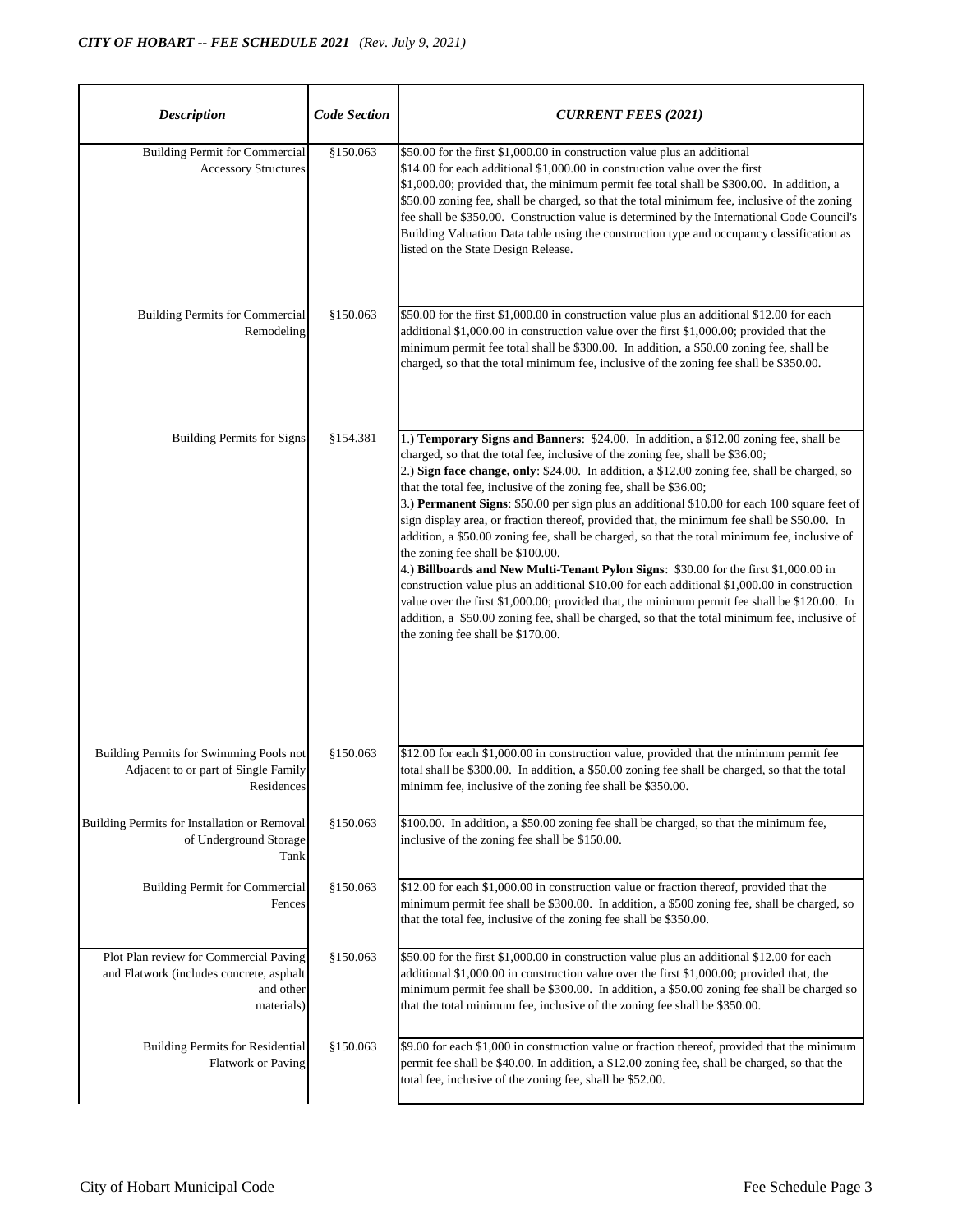| <b>Description</b>                                                                          | <b>Code Section</b>    | <b>CURRENT FEES (2021)</b>                                                                                                                                                                                                                                                                                                                                                                                                                       |
|---------------------------------------------------------------------------------------------|------------------------|--------------------------------------------------------------------------------------------------------------------------------------------------------------------------------------------------------------------------------------------------------------------------------------------------------------------------------------------------------------------------------------------------------------------------------------------------|
| Building Permits for Residential Fences,<br>Pools, Decks and Accessory<br><b>Structures</b> | \$150.063              | \$9.00 for each \$1,000.00 in construction value or fraction thereof, provided that, the<br>minimum permit fee shall be \$75.00. In addition, a \$12.00 zoning fee shall be charged, so<br>that the total minimum fee, inclusive of the zoning fee, shall be \$87.00.                                                                                                                                                                            |
| Building Permits and Inspection Fees for<br>Fireplaces and Woodburning Stoves               | §150.063               | \$9.00 per \$1,000.00 value of construction, the minimum permit fee being not less than<br>\$40.00.                                                                                                                                                                                                                                                                                                                                              |
| Building Regulations Permitting and<br>Inspections of Fill Activities                       | \$150.103              | See Fill Permits and Inspections                                                                                                                                                                                                                                                                                                                                                                                                                 |
| <b>Burning Fee</b>                                                                          | Ord. 2017-01           | \$50.00 per scheduled burn for land or forest management purposes                                                                                                                                                                                                                                                                                                                                                                                |
| Cats, dogs                                                                                  | § 90.35                | Dogs: Unaltered: \$11.00 per dog<br>Spayed or Neutered: \$3.00 per dog                                                                                                                                                                                                                                                                                                                                                                           |
|                                                                                             |                        | Cats: Unaltered: \$11.00 per cat<br>Spayed or Neutered: \$2.00 per cat                                                                                                                                                                                                                                                                                                                                                                           |
|                                                                                             |                        | Duplicate License Tag: \$1.00 each                                                                                                                                                                                                                                                                                                                                                                                                               |
| Cell and Wireless Communication Towers                                                      | \$154.403<br>\$150.063 | Application Fee for both towers and co-locates \$530.00. In addition, a<br>\$50.00 zoning fee shall be charged, so that the total fee, inclusive of the zoning fee, shall be<br>\$580.00.                                                                                                                                                                                                                                                        |
|                                                                                             |                        | Fee for Maintenance or upgrade of existing tower: Zoning Fee only \$50.00                                                                                                                                                                                                                                                                                                                                                                        |
| Cemetery lots                                                                               | § 92.02                | Per Lot: \$103.00<br>Lots may be sold for a lesser amount with the consent, in writing, of the City Council, but<br>not less than 0.50 per square foot.                                                                                                                                                                                                                                                                                          |
| Commercial animal establishments, kennels                                                   | \$90.47                | Registration Fee: \$11.00<br>If the application shall be approved, any commercial establishment, i.e. pet shop, store,<br>permanent auction facility, riding facility, stable, training facility, boarding facility or<br>permanent residence of animals that perform for money, shall either hold a current Indiana<br>retail merchants certificiate for the business so approved or pay to the city's Clerk-Treasurer<br>the registration fee. |
|                                                                                             |                        | <b>Breeding Kennel Fees:</b><br>Less than 15 animals: \$11.00<br>16 to 40 animals: \$16.00<br>More than 41 animals: \$21.00<br>If the application shall be approved, dog or cat kennels established for the breeding or sale<br>of the animals shall pay the registration fee to the city's Clerk-Treasurer for the number of<br>animals over 4 months of age.                                                                                   |
| Construction trailers, temporary                                                            | § 154.341              | Application Fee: \$52.00                                                                                                                                                                                                                                                                                                                                                                                                                         |
|                                                                                             |                        | Inspection Fee: \$52.00                                                                                                                                                                                                                                                                                                                                                                                                                          |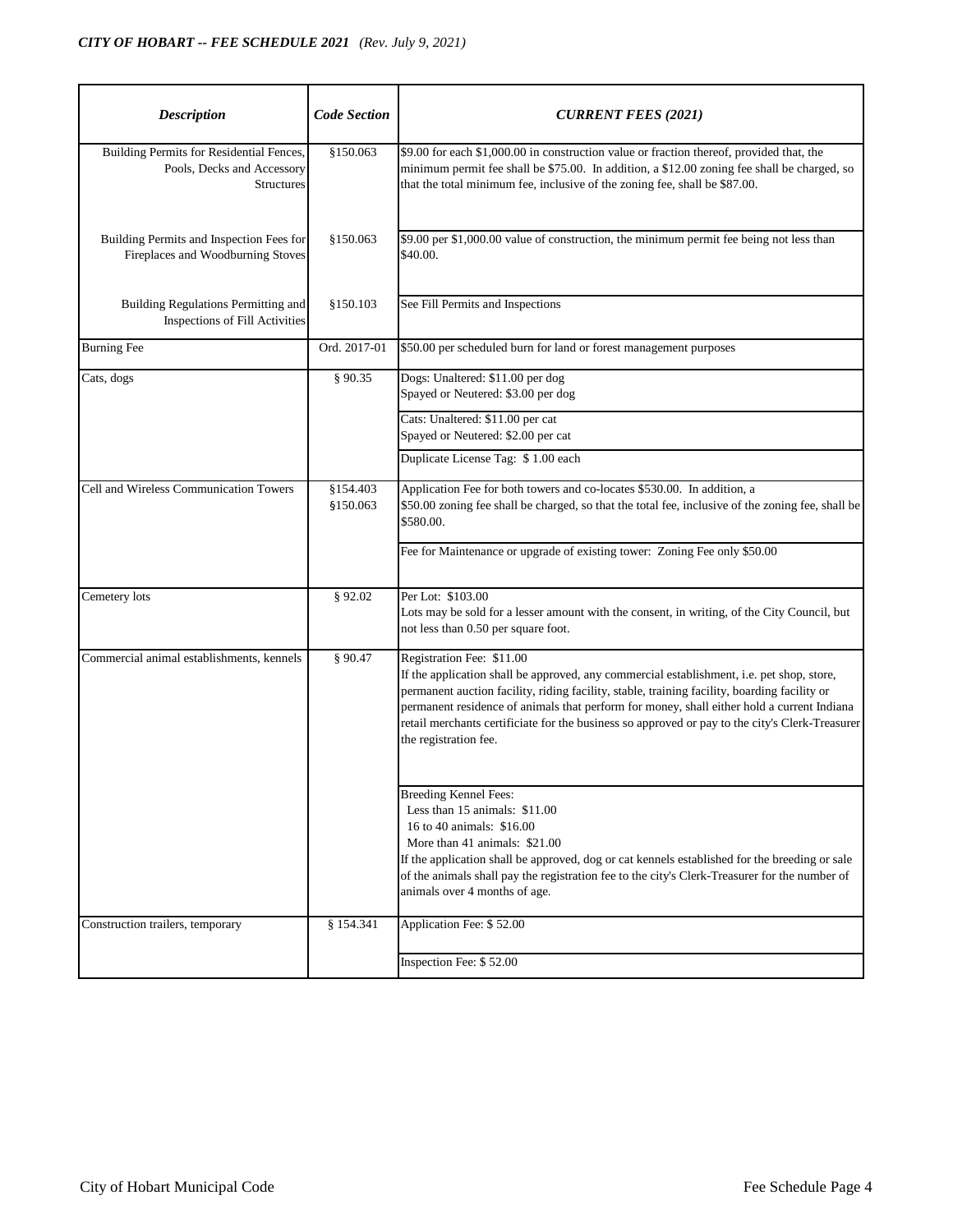| <b>Description</b>                                                    | <b>Code Section</b>      | <b>CURRENT FEES (2021)</b>                                                                                                                                                                                                               |
|-----------------------------------------------------------------------|--------------------------|------------------------------------------------------------------------------------------------------------------------------------------------------------------------------------------------------------------------------------------|
| <b>Contractors Licensing</b><br>(Licenses expire annually: Dec. 31st) | § 115.03<br>\$150.063    | Application Fee: \$125.00<br>This fee shall accompany an application for examination as a contractor or as a registrant.                                                                                                                 |
|                                                                       |                          | Initial License Fee: \$125.00<br>Fee is required as the initial license fee for the initial issuance of the license or certificate of<br>registration upon successful passage of the examination and registration.                       |
|                                                                       |                          | Annual License Renewal: \$75.00<br>Every general contractor and/or subcontractor shall renew his or her license annually, not<br>later than January 30 of each year.                                                                     |
|                                                                       |                          | Non-licensed contractor: fines up to \$2,500.00                                                                                                                                                                                          |
| Criminal History Background Check                                     | Ord. 2008-34             | \$20.00                                                                                                                                                                                                                                  |
| Debris on streets, removal by city                                    | § 150.011                | Minimum Charge: \$515.00<br>Additional charges if costs < \$500:<br>Labor: \$37.00 per man per hour<br>Equipment: \$9.00 per hour<br>Dump fees per truck: \$81.00<br>Overhead: 31% of subtotal<br>Outside normal working hours: Add 155% |
| Demolition permits                                                    | § 150.013                | Residential dwellings: \$220.00                                                                                                                                                                                                          |
|                                                                       | § 150.063                | Residential accessory over 100 sf: \$75.00                                                                                                                                                                                               |
|                                                                       |                          | Commercial Structure under 2,000 sq. ft.: \$ 300.00                                                                                                                                                                                      |
|                                                                       |                          | Commercial Structure greater than or equal to 2,000 sq. ft:<br>$$300.00 + $0.45$ per sq. ft over 2,000 square feet                                                                                                                       |
| Dogs, cats                                                            | § 90.35                  | Dogs: Unaltered: \$11.00 per dog<br>Spayed or Neutered: \$3.00 per dog                                                                                                                                                                   |
|                                                                       |                          | Cats: Unaltered: \$11.00 per cat<br>Spayed or Neutered: \$2.00 per cat                                                                                                                                                                   |
|                                                                       |                          | Duplicate License Tag: \$1.00 each                                                                                                                                                                                                       |
| Dumping permit                                                        | § 50.003<br>Ord. 2019-35 | Semi-Annual: \$25.00 (January 1st - June 30th / July 1st - December 31st)<br>Proof of residency required.                                                                                                                                |
|                                                                       |                          | Concrete delivered to City dump station:<br>\$20.00 per pick-up truck load.<br>Concrete picked up by the City: \$60.00 per load                                                                                                          |
| Electric service, temporary                                           | \$150.069<br>§ 150.063   | Temp Service: 1st 100 amps: \$ 206.00<br>Additional \$155.00 for each additional 100 amps                                                                                                                                                |
| <b>Electric Contractors</b>                                           | § 51.21                  | Application Fee: \$125.00                                                                                                                                                                                                                |
| (Licenses expire annually: Dec 31st)                                  | \$51.22<br>\$150.063     | Initial License Fee: \$125.00                                                                                                                                                                                                            |
|                                                                       |                          | Annual License Renewal: \$75.00                                                                                                                                                                                                          |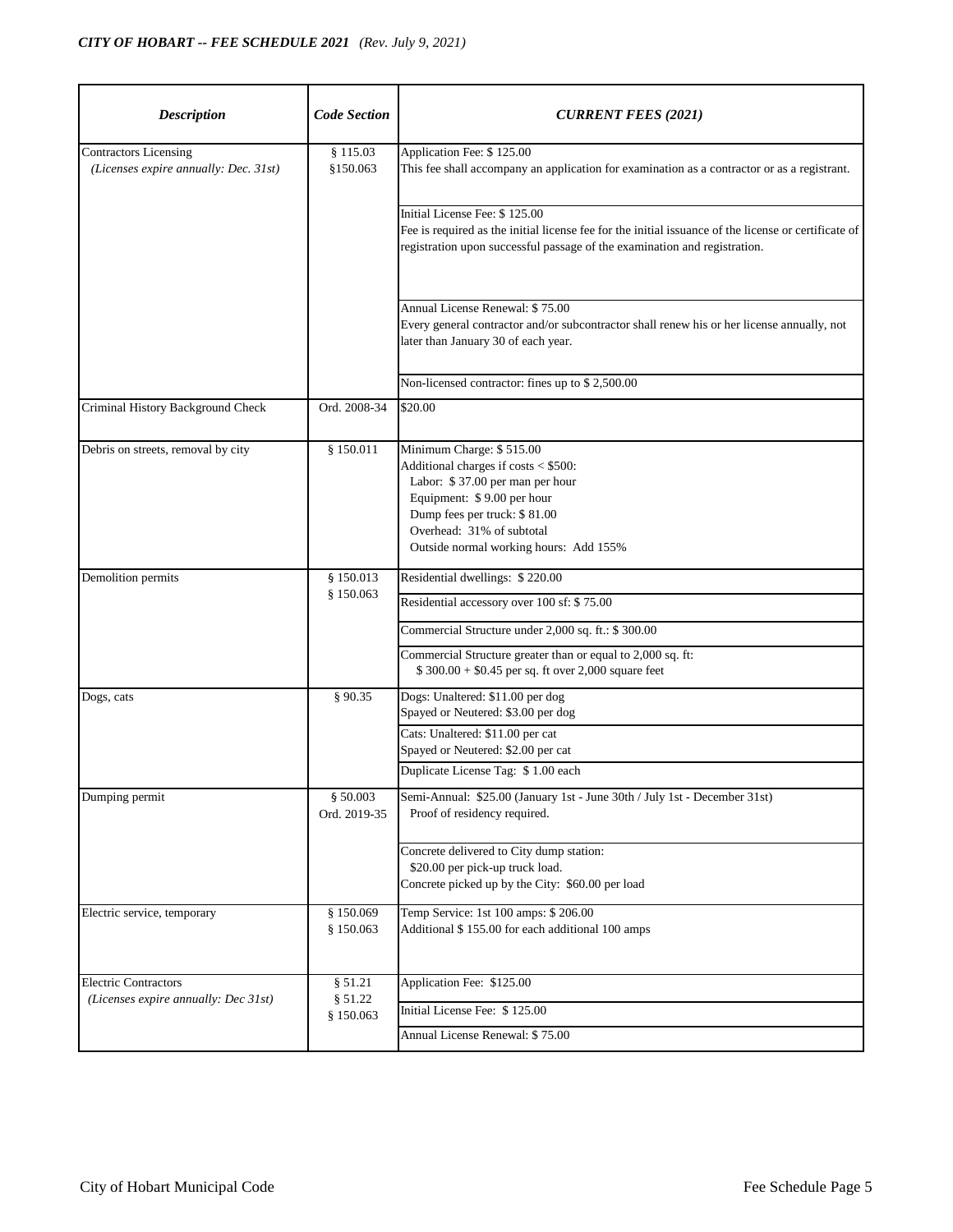| <b>Description</b>                                                                                                               | <b>Code Section</b>  | <b>CURRENT FEES (2021)</b>                                                                                                                                                                                                                                                                                                                                                                           |
|----------------------------------------------------------------------------------------------------------------------------------|----------------------|------------------------------------------------------------------------------------------------------------------------------------------------------------------------------------------------------------------------------------------------------------------------------------------------------------------------------------------------------------------------------------------------------|
| <b>Electrical Permits and Inspections</b>                                                                                        | § 51.41<br>§ 150.063 | New Construction / Upgrade: \$.62 per amp (Minimum: \$124.00)<br>Includes up to 2 visits: rough & final                                                                                                                                                                                                                                                                                              |
|                                                                                                                                  |                      | Reinspections: Residential: \$50.00                                                                                                                                                                                                                                                                                                                                                                  |
|                                                                                                                                  |                      | Reinspections: Commercial: \$75.00                                                                                                                                                                                                                                                                                                                                                                   |
|                                                                                                                                  |                      | Misc. Residential Inspections: \$50.00                                                                                                                                                                                                                                                                                                                                                               |
|                                                                                                                                  |                      | Misc. Commercial Inspections: \$75.00                                                                                                                                                                                                                                                                                                                                                                |
|                                                                                                                                  |                      | Temporary Early Service: \$50.00                                                                                                                                                                                                                                                                                                                                                                     |
| Excavations                                                                                                                      | § 94.22              | Permit Application Fee:<br>Lateral Cut: \$50.00<br>Longitudinal Cut: \$100.00                                                                                                                                                                                                                                                                                                                        |
|                                                                                                                                  | \$150.093            | Deposit per parcel to be excavated: \$52.00                                                                                                                                                                                                                                                                                                                                                          |
| Fill Permits and Inspections                                                                                                     | § 150.103            | Filing Fee for Grading or fill activites proposed upon property:<br>with actual residential use: \$50.00<br>with actual agricultural, commercial or industrial use: \$100.00                                                                                                                                                                                                                         |
|                                                                                                                                  |                      | Application Review / Inspection Fee: if needed as determined by the Zoning Administrator,<br>City Engineer or Stormwater Coordinator:<br>Grading or fill activities proposed on property:<br>with actual residential use: \$25.00 per<br>inspection after first two inspections<br>with an actual agricultural, commercial<br>or industrial use: \$25.00 per inspection after first two inspections. |
| Fingerprints (non-resident)                                                                                                      | Ord. 2008-34         | \$15.00                                                                                                                                                                                                                                                                                                                                                                                              |
| Fire Alarm Installation                                                                                                          | Ord. 2008-34         | $$100.00 + $2.00$ per device                                                                                                                                                                                                                                                                                                                                                                         |
| Fire Inspections                                                                                                                 |                      | Ord. 2008-34 \$50.00 for 3rd inspection (first two are free)                                                                                                                                                                                                                                                                                                                                         |
| Fire sprinkler system inspection                                                                                                 | § 150.071            | Base Inspection:<br>$$100.00 + $.50$ per sprinkler head up to 300<br>Additional \$50.00 for 301-500<br>Additional \$50.00 for 501 and over                                                                                                                                                                                                                                                           |
| Firefighter application                                                                                                          |                      | Application Fee: \$25.00                                                                                                                                                                                                                                                                                                                                                                             |
| Garbage Collection Contracted with City for<br>residential properties containing 4 or more<br>dwelling units and non-residential | \$50.009             | Once per week pick up: \$61.80/month (up to a 2-yard container)                                                                                                                                                                                                                                                                                                                                      |
| properties as described in § 50.008(A)<br>Increases 3% annually                                                                  | Ord. 2019-35         | Twice per week pick up: \$103.00/month (up to a 2-yard container)<br>Each Additional Containter: \$61.80 per container per month                                                                                                                                                                                                                                                                     |
|                                                                                                                                  |                      | <b>Increases 3% (annually) each January</b>                                                                                                                                                                                                                                                                                                                                                          |
| Garbage collectors                                                                                                               | § 50.010             | \$103.00 per year                                                                                                                                                                                                                                                                                                                                                                                    |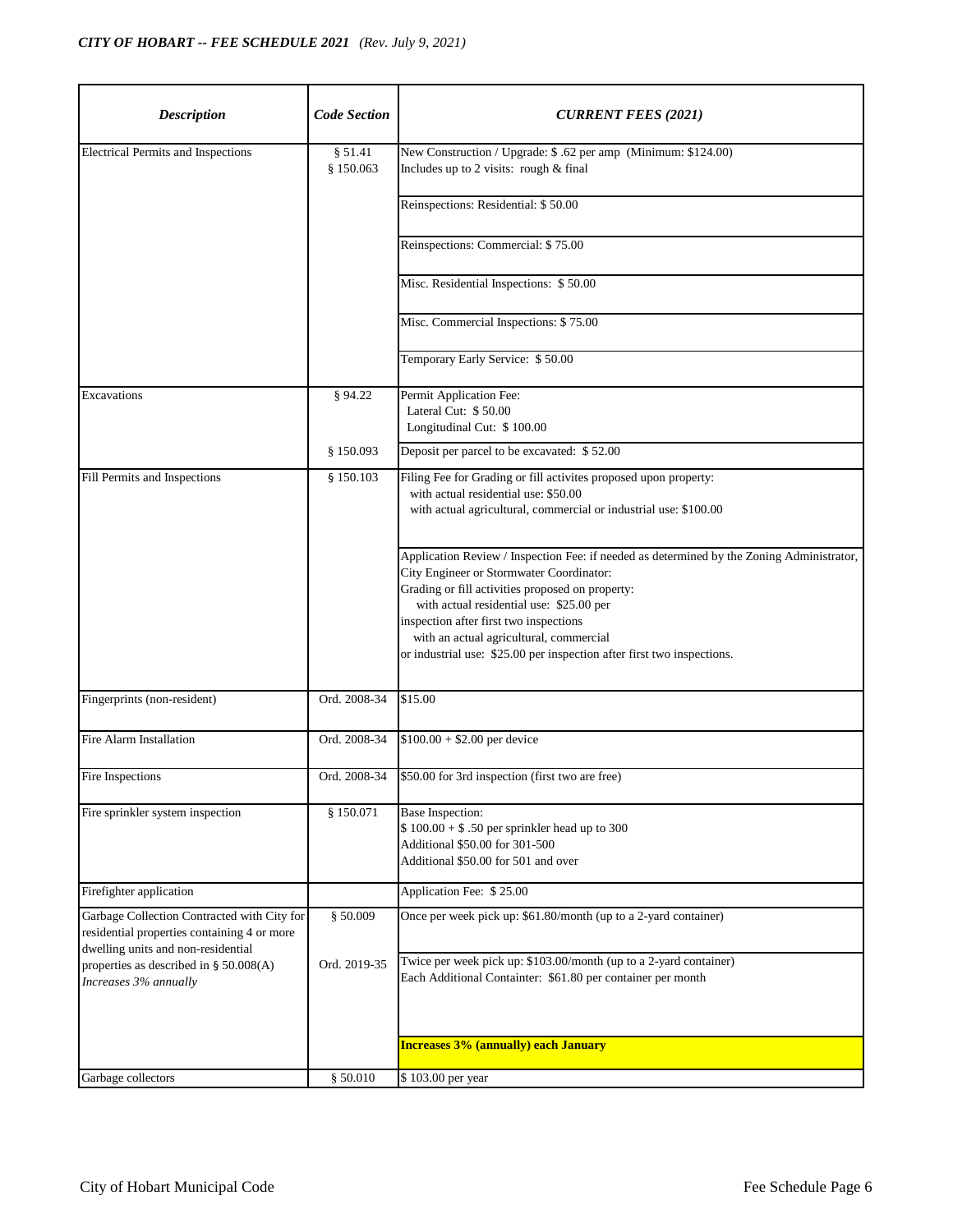| <b>Description</b>                                            | <b>Code Section</b>                      | <b>CURRENT FEES (2021)</b>                                                                                                                                                                                                      |
|---------------------------------------------------------------|------------------------------------------|---------------------------------------------------------------------------------------------------------------------------------------------------------------------------------------------------------------------------------|
| Garbage Collection Fee (Residential)<br>Increases 3% annually | §50.040<br>Ord. 2008-36<br>Ord. 2019-35  | \$20.60 per month per unit.<br>City Garbage Collection services shall serve each single family residential unit and each<br>duplex residential unit and each fourplex multi-family residential unit located within the<br>city. |
|                                                               |                                          | Eligible residential garbage collection customers age 65 or over shall be assessed a reduced<br>flat rate amount of \$15.45 per month once application is made for the reduction and<br>eligiblity is established.              |
|                                                               | \$50.034<br>Ord. 2015-03<br>Ord. 2019-35 | Registration Fee for Additional Garbage Container: \$36.05                                                                                                                                                                      |
|                                                               | \$50.034<br>Ord. 2015-03<br>Ord. 2019-35 | Monthly Additional Garbage Collection and Disposal Fee (per garbage container): \$20.60<br>per month                                                                                                                            |
|                                                               | \$50.034<br>Ord. 2015-03<br>Ord. 2019-35 | Monthly Additional Garbage Collection and Disposal Fee for Senior Citizens subject to<br>determination of eligibility (per garbage container): \$15.45 per month                                                                |
|                                                               | \$50.005<br>Ord. 2019-35                 | Electronics: Curbside pickup: \$10.00 per item<br>Special Pick-ups: Minimum Charge \$15.00 / Actual amount determined by man-hours,<br>equipment required and cost of disposal of items. Certain exclusions apply.              |
|                                                               |                                          | <b>Increases 3% (annually) each January</b>                                                                                                                                                                                     |
| Golf Cart and Recreational Off-Road<br>Vehicle Permits        | Ord. 2021-11                             | Annual Permit Fee: \$25.00 after passing inspection<br>Permits issued in 2021 are valid until April 1, 2023. To be obtained annually thereafter                                                                                 |
| HVAC permits, inspections                                     | \$150.076<br>\$150.063                   | Permit Fee for Heating & Air combined: \$140.00 (includes 2 inspections)                                                                                                                                                        |
|                                                               |                                          | Heating Inspections: \$75.00                                                                                                                                                                                                    |
|                                                               |                                          | Air Conditioning Inspections: \$75.00                                                                                                                                                                                           |
|                                                               |                                          | Duct work inspections: \$75.00                                                                                                                                                                                                  |
|                                                               |                                          | Speciality Exhaust systems inspections: \$85.00                                                                                                                                                                                 |
|                                                               |                                          | Fireplaces and Woodburning Stoves: \$9.00 per \$1,000 value of construction.<br>(Minimum Permit Fee: \$40.00)                                                                                                                   |
|                                                               |                                          | Commercial Exhaust Fans: \$75.00 for initial inspection of up to five (5) commercial<br>exhaust fans, plus \$5.00 per fan for each fan in excess of five (5).<br>Additional inspections when required: \$75.00 each inspection. |
|                                                               |                                          | Additional Inspections: Residential: \$50.00 Commercial: \$75.00<br>To be paid for each inspection performed by the HVAC inspector beyond the rough and<br>final inspections.                                                   |
| Hawkers, peddlers, solicitors                                 | \$112.02                                 | Permit per day/per person: \$ 6.00 or<br>Annual License Fee: \$103.00                                                                                                                                                           |
|                                                               | \$112.24                                 | Registration Fee: \$16.00                                                                                                                                                                                                       |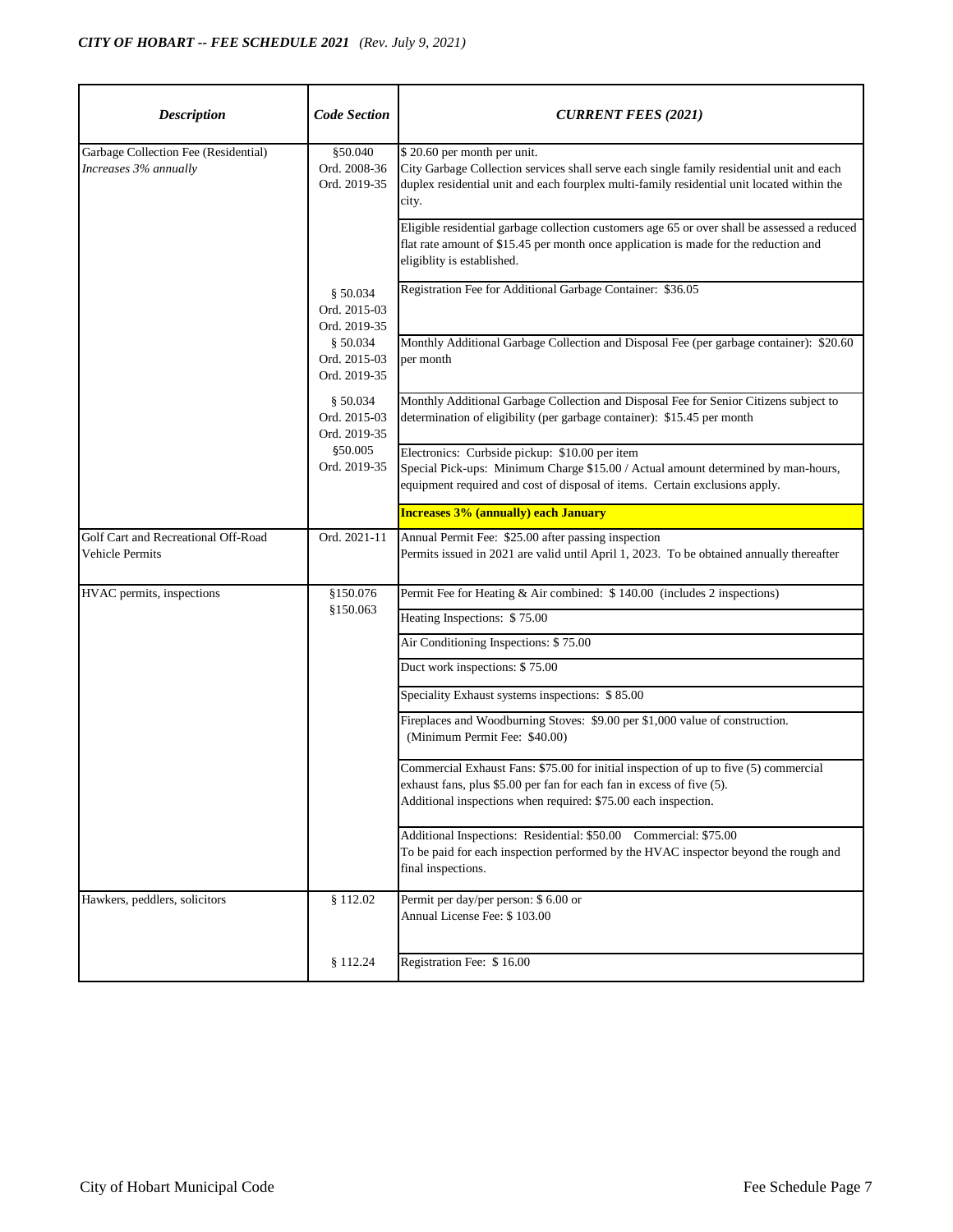| <b>Description</b>                                                                                                                                  | <b>Code Section</b>                      | <b>CURRENT FEES (2021)</b>                                                                                                                                                                                                                                                                                                                                                                                                                                                                                                                                                                                                                                                                                                                            |
|-----------------------------------------------------------------------------------------------------------------------------------------------------|------------------------------------------|-------------------------------------------------------------------------------------------------------------------------------------------------------------------------------------------------------------------------------------------------------------------------------------------------------------------------------------------------------------------------------------------------------------------------------------------------------------------------------------------------------------------------------------------------------------------------------------------------------------------------------------------------------------------------------------------------------------------------------------------------------|
| Kennels, commercial animal establishments                                                                                                           | § 90.47                                  | Registration Fee: \$11.00<br>If the application shall be approved, any commercial establishment, I.e. pet shop, store,<br>permanent auction facility, riding facility, stable, training facility, boarding facility or<br>permanent residence of animals that perform for money, shall either hold a current Indiana<br>retail merchants certificiate for the business so approved or pay to the city's Clerk-Treasurer<br>the registration fee.                                                                                                                                                                                                                                                                                                      |
|                                                                                                                                                     |                                          | <b>Breeding Kennel Fees:</b><br>Less than 15 animals: \$11.00<br>16 to 40 animals: \$16.00<br>More than 41 animals: \$21.00<br>If the application shall be approved, dog or cat kennels established for the breeding or sale<br>of the animals shall pay the registration fee to the city's Clerk-Treasurer for the number of<br>animals over 4 months of age.                                                                                                                                                                                                                                                                                                                                                                                        |
| <b>Industrial Development Bonds</b>                                                                                                                 | § 32.36                                  | Application fee equal to one tenth of one percent (0.1%) of the total amount of the Bond<br>financing request at the time application is made.                                                                                                                                                                                                                                                                                                                                                                                                                                                                                                                                                                                                        |
| Knox box recording & processing fee                                                                                                                 | Ord. 2008-34                             | \$10.00                                                                                                                                                                                                                                                                                                                                                                                                                                                                                                                                                                                                                                                                                                                                               |
| Motor vehicle inspection                                                                                                                            | § 32.24                                  | Per Inspection: \$6.00<br>For the inspection of motor vehicles, semi-trailers and recreational vehicles or any other<br>vehicle.                                                                                                                                                                                                                                                                                                                                                                                                                                                                                                                                                                                                                      |
| Offense reports                                                                                                                                     | Ord. 2008-34                             | Per Report: .10 / page copy fee                                                                                                                                                                                                                                                                                                                                                                                                                                                                                                                                                                                                                                                                                                                       |
| Open lot selling                                                                                                                                    | \$154.307                                | Application Fee: \$52.00<br>Inspection Fee: \$52.00<br>Per day fee: \$26.00                                                                                                                                                                                                                                                                                                                                                                                                                                                                                                                                                                                                                                                                           |
| Paint (Recycled)                                                                                                                                    | Ord. 2010-30<br>Ord. 2019-35<br>\$50.120 | Recycled Paint available for resale to the public shall not exceed \$5.00 per gallon, the exact<br>price to be determined by the order of the Mayor. Written Waiver & Release required prior<br>to purchase.<br>2020 Rate: \$5.00 per gallon                                                                                                                                                                                                                                                                                                                                                                                                                                                                                                          |
| Park & Recreation Dept.<br><b>Community Center Rentals</b><br><b>Festival Park</b><br>Note: Rental Rates are for private use of<br>park facilities. |                                          | Deposit Required: \$200<br>Day Rental 10 am - 6 pm (including cleaning):<br>Resident: \$350 / Non-Resident: \$450<br>Night Rental 10 am - 12 midnight (including cleaning):<br>Resident: \$550 / Non-Resident: \$650<br>Weeknight Rate 10 am - 10 pm (including cleaning):<br>Resident: \$450 / Non-Resident: \$550<br>Funeral Luncheon (no deposit required): \$150 (including cleaning)<br>Political Parties: \$150 (including cleaning)<br>Not for Profit Parties: \$150 (including cleaning)<br>Meeting Rate (2 hours): Resident: \$40 / Non-Resident: \$50<br>Security (issued by Hobart Police Dept): \$125 for 5 hours if alcohol is being served<br>Licensed Bartender (issued by Hobart Park Dept.): \$75<br>25% Military discount available |
|                                                                                                                                                     |                                          |                                                                                                                                                                                                                                                                                                                                                                                                                                                                                                                                                                                                                                                                                                                                                       |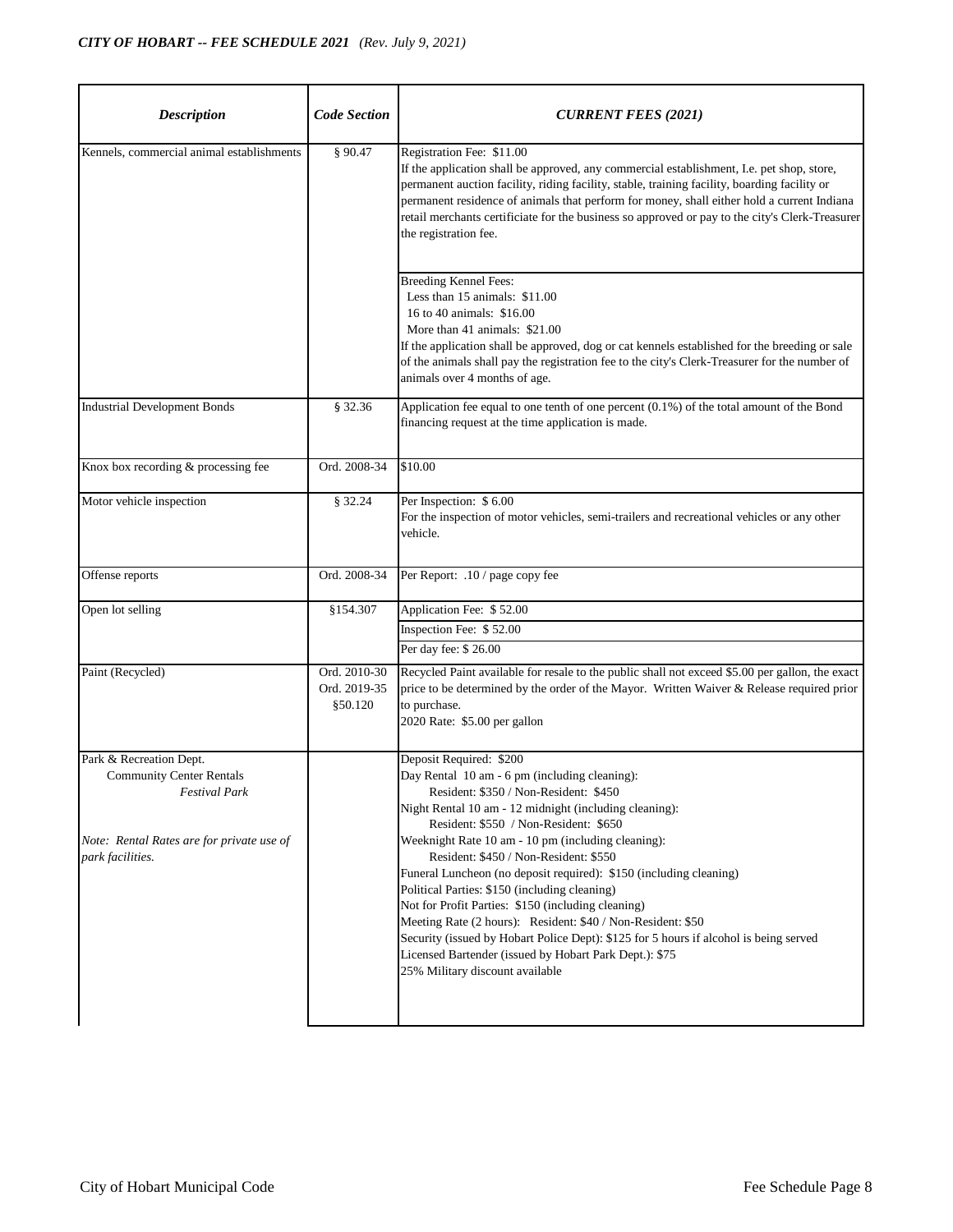| <b>Description</b>                                                                                                           | <b>Code Section</b> | <b>CURRENT FEES (2021)</b>                                                                                                                                                                                                  |
|------------------------------------------------------------------------------------------------------------------------------|---------------------|-----------------------------------------------------------------------------------------------------------------------------------------------------------------------------------------------------------------------------|
| <b>Other Rentals</b>                                                                                                         |                     | 2 hours: Resident: \$40 / Non-Resident: \$50<br>Bandshell or Gazebo:<br>All Day: Resident: \$100 / Non-Resident: \$150                                                                                                      |
|                                                                                                                              |                     | Park Shelters:<br>2 hours: Resident: \$40 / Non-Resident: \$50<br>All Day: Resident: \$100 / Non-Resident: \$150                                                                                                            |
|                                                                                                                              |                     | Baseball/Softball/Soccer Fields: 2 hours: Resident: \$40 / Non-Resident: \$50<br>2 hours: Registered Non-Profit: \$25                                                                                                       |
|                                                                                                                              |                     | Hillman & City Ball Park: All Day: Resident: \$150 / Non-Resident: \$175                                                                                                                                                    |
|                                                                                                                              |                     | Electric Service: Additional \$50 per rental (if available)<br><b>Additional Picnic Tables: \$10</b>                                                                                                                        |
| <b>Community Pool Rentals</b><br>(825 W. 10th St.)                                                                           |                     | Pool Rentals after hours:<br>Under 75 people: \$250<br>75 - 150 people: \$350<br>Over 150 people: \$400<br>Not-for-Profit groups: \$200<br>Pool Day Party: 2 hours / 2 tables: Resident: \$25 Non-Resident: \$50            |
| Pool Passes / Season Passes<br>2019 Season: June 1 - August 11<br>Hours (weather permitting):<br>7 days per week: 11am - 6pm |                     | Daily Rates:<br>Ages 3 & Under: Free<br>Ages 4 & up:<br>\$5 per person<br>Seniors (60 & up): $$3$ per person<br>Non-Resident:<br>\$7 per person                                                                             |
|                                                                                                                              |                     | <b>Season Passes:</b><br>Single: \$60<br>Couple: \$110<br>Family*: \$200<br>Senior: \$50 / Senior Couple: \$100<br>Non-Resident Family*: \$300<br>*Family Passes maximum of 5 people; \$25 for each person after 5th        |
| Park & Recreation Dept.<br><b>Public Events</b>                                                                              |                     | No Deposit Required.<br>Veterans Park:<br>Resident: \$300 / Registered Non-Profit: \$150 (no electric)                                                                                                                      |
| Requires a \$1 Million Dollar Event<br>insurance policy with the City of Hobart<br>listed as insured.                        |                     | Rugby Field:<br>Resident: \$300 / Registered Non-Profit: \$150 (Electric \$50 Addtl.)<br>Festival Park: (does not include Community Center use)<br>Resident: \$300 / Registered Non-Profit: \$150<br>(Electric \$50 Addtl.) |
| Registered Non-Profits: Must provide<br>valid $501(c)(3)$ Certificate                                                        |                     | Robinson Lake:<br>Resident: \$300 / Registered Non-Profit: \$150 (no electric)<br><b>Brickie Bowl:</b><br>Resident: \$300 / Registered Non-Profit: \$150 (Electric \$50 Addtl.)                                             |
| Parking permits                                                                                                              | §72.09              | Per month: \$11.00                                                                                                                                                                                                          |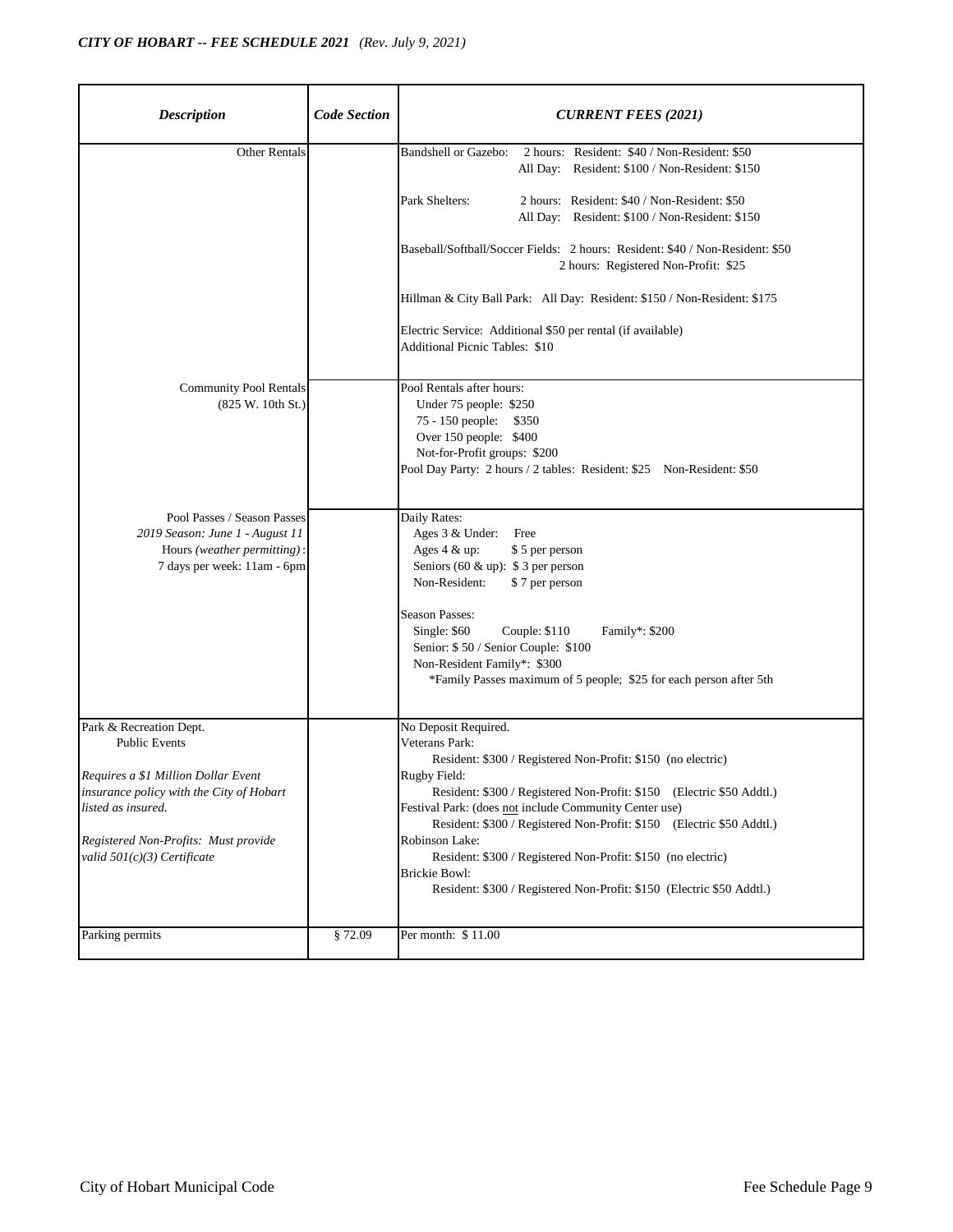| <b>Description</b>                                            | <b>Code Section</b>    | <b>CURRENT FEES (2021)</b>                                                                                                                                                                                                                                                                                                                                                                                                                                                                                                                                                                                                                                                                              |
|---------------------------------------------------------------|------------------------|---------------------------------------------------------------------------------------------------------------------------------------------------------------------------------------------------------------------------------------------------------------------------------------------------------------------------------------------------------------------------------------------------------------------------------------------------------------------------------------------------------------------------------------------------------------------------------------------------------------------------------------------------------------------------------------------------------|
| PCC Community Area Rentals                                    | Ord. 2011-29           | Gym(s), Concession Area; Lobby: \$200 full day / \$125 half day<br>Meeting Room Only: \$75 full day / \$50 half day<br>Deposit per Rental: \$250<br>Rentals must be booked in advance. Cancellations received less than 24 hours prior to the<br>scheduled time of the rental shall incur a charge of 50% of the full rental fee.<br>Rental Fee includes custodial services.<br>Youth Sports Rentals (not involving tournaments or spectators):<br>\$50.00 for two (2) hours; \$100.00 for four (4) hours.<br>No cleaning deposit is required on the first rental.<br>A deposit may be required at the discretion of management if the<br>condition of the premises after the first rental warrants it. |
| Peddlers, solicitors, hawkers                                 | \$112.02               | Permit per day/per person: \$6.00<br><b>or</b>                                                                                                                                                                                                                                                                                                                                                                                                                                                                                                                                                                                                                                                          |
|                                                               |                        | Annual License Fee: \$103.00                                                                                                                                                                                                                                                                                                                                                                                                                                                                                                                                                                                                                                                                            |
|                                                               | \$112.24               | Registration Fee: \$16.00                                                                                                                                                                                                                                                                                                                                                                                                                                                                                                                                                                                                                                                                               |
| Pet licenses, generally                                       |                        | See Cats or Dogs                                                                                                                                                                                                                                                                                                                                                                                                                                                                                                                                                                                                                                                                                        |
| Photo CD (HPD)                                                | Ord. 2008-34           | \$52.00                                                                                                                                                                                                                                                                                                                                                                                                                                                                                                                                                                                                                                                                                                 |
| Photo - Single (HPD)                                          | Ord. 2008-34           | \$6.00                                                                                                                                                                                                                                                                                                                                                                                                                                                                                                                                                                                                                                                                                                  |
| <b>Plan Commission Matters</b>                                |                        | See Zoning and Planning Fees                                                                                                                                                                                                                                                                                                                                                                                                                                                                                                                                                                                                                                                                            |
| <b>Plumbing Contractors</b>                                   | \$150.153              | Application Fee: \$125.00                                                                                                                                                                                                                                                                                                                                                                                                                                                                                                                                                                                                                                                                               |
| (Licenses expire annually: Dec 31st)                          | \$150.063<br>\$150.152 | Initial License Fee: \$125.00                                                                                                                                                                                                                                                                                                                                                                                                                                                                                                                                                                                                                                                                           |
|                                                               |                        | Annual License Renewal: \$75.00                                                                                                                                                                                                                                                                                                                                                                                                                                                                                                                                                                                                                                                                         |
| Plumbing permits                                              | \$150.156              | Minimum Permit Fee: \$140.00                                                                                                                                                                                                                                                                                                                                                                                                                                                                                                                                                                                                                                                                            |
|                                                               | §150.063               | Includes installation of water heater, waste discharge device or plumbing fixtures, up to a<br>maximum of 15 fixtures and includes 3 inspections.                                                                                                                                                                                                                                                                                                                                                                                                                                                                                                                                                       |
|                                                               |                        | Permits for > 15 fixtures: \$7.00 per fixture                                                                                                                                                                                                                                                                                                                                                                                                                                                                                                                                                                                                                                                           |
| Extra Inspections:                                            |                        | Additional Inspections in excess of three $(3)$ :<br>Residential: \$50.00<br>Commercial: \$75.00                                                                                                                                                                                                                                                                                                                                                                                                                                                                                                                                                                                                        |
| Minimum Repair/Alteration:                                    |                        | Minimum Repair/Alteration Permit Fee: \$50.00<br>Includes replacement of up to three (3) residential fixtures with one (1) inspection.                                                                                                                                                                                                                                                                                                                                                                                                                                                                                                                                                                  |
| <b>Backflow Preventer:</b>                                    |                        | \$50.00 (Fee includes one inspection)                                                                                                                                                                                                                                                                                                                                                                                                                                                                                                                                                                                                                                                                   |
| Hot Water Heater:                                             |                        | \$50.00 (Fee includes one inspection)                                                                                                                                                                                                                                                                                                                                                                                                                                                                                                                                                                                                                                                                   |
| Police officer application                                    |                        | Application Fee: \$40.00                                                                                                                                                                                                                                                                                                                                                                                                                                                                                                                                                                                                                                                                                |
| Pool rooms, billiard parlors                                  | \$111.02               | Annually (1st table): \$11.00                                                                                                                                                                                                                                                                                                                                                                                                                                                                                                                                                                                                                                                                           |
|                                                               |                        | Annually (each additional): \$ 6.00                                                                                                                                                                                                                                                                                                                                                                                                                                                                                                                                                                                                                                                                     |
| <b>Public Records</b><br>(Copy costs not otherwise specified) |                        | Copies of public records requested: \$.10 per page<br>Audio CD of Public Meetings: \$1.00 per CD                                                                                                                                                                                                                                                                                                                                                                                                                                                                                                                                                                                                        |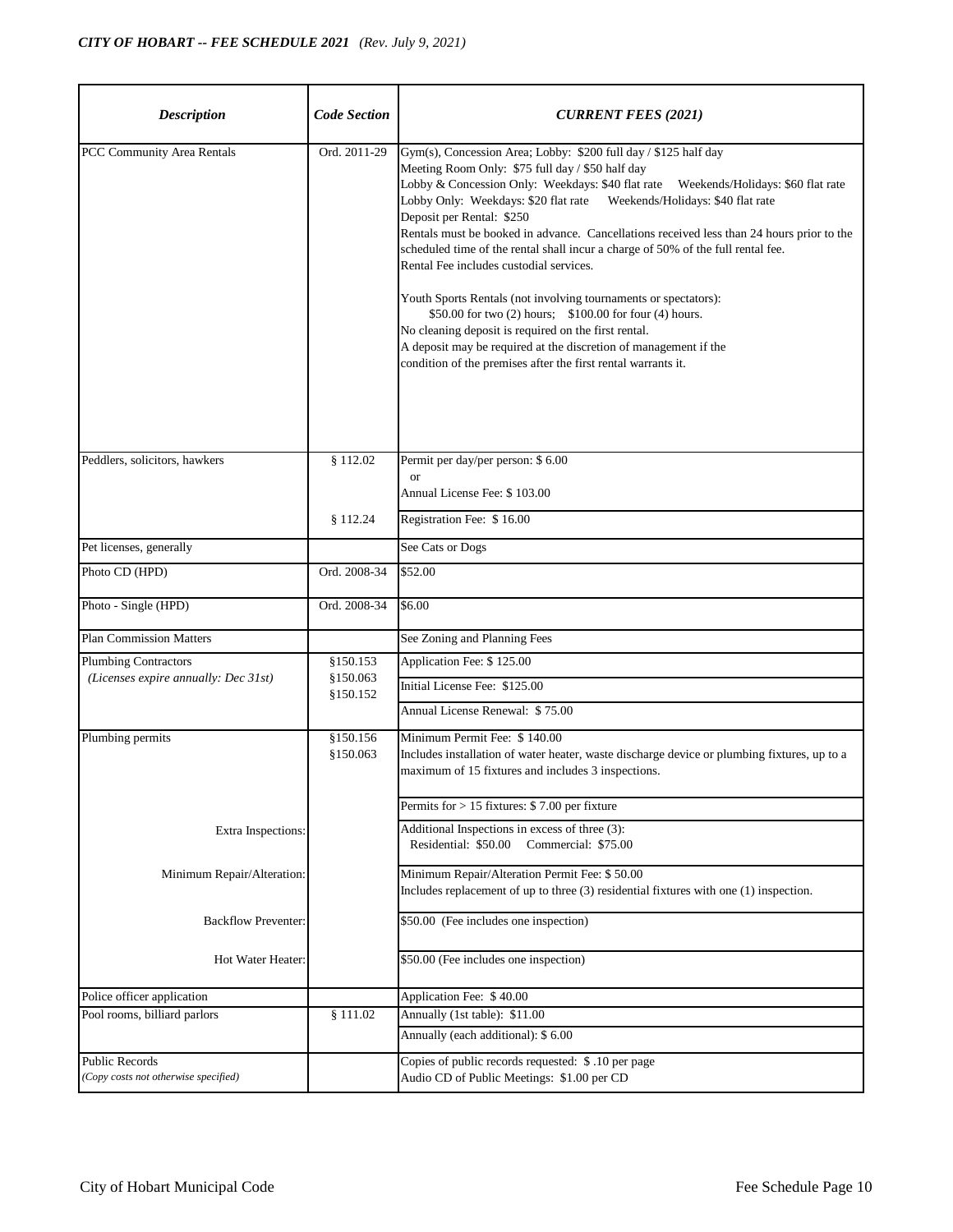| <b>Description</b>                                                                                            | <b>Code Section</b>      | <b>CURRENT FEES (2021)</b>                                                                                                                                                                                                                                                                                                                                                                                             |
|---------------------------------------------------------------------------------------------------------------|--------------------------|------------------------------------------------------------------------------------------------------------------------------------------------------------------------------------------------------------------------------------------------------------------------------------------------------------------------------------------------------------------------------------------------------------------------|
| Recovery Zone Facility Bonds                                                                                  | § 32.36                  | Application fee equal to one tenth of one percent (0.1%) of the total amount of the Bond<br>financing request at the time application is made.                                                                                                                                                                                                                                                                         |
| <b>Refuse Disposal</b>                                                                                        | § 50.005<br>Ord. 2019-35 | Dump Permit: Semi-Annual: \$25.00 (January 1st - June 30th / July 1st - December 31st)<br>Proof of residency required.                                                                                                                                                                                                                                                                                                 |
|                                                                                                               |                          | Concrete delivered to City dump station: \$20.00 per pick-up truck load<br>Concrete picked up by the City: \$60.00 per load                                                                                                                                                                                                                                                                                            |
|                                                                                                               | Ord. 2019-35             | Electronics: Curbside pickup: \$10.00 per item<br>Special Pick-ups: Minimum Charge \$15.00 / Actual amount determined by man-hours,<br>equipment required and cost of disposal of items. Certain exclusions apply.                                                                                                                                                                                                     |
| Rental Housing Property Registration                                                                          | Ord. 2020-35             | Due July 15 each year.<br>Annual Registration Fee: \$5.00 for each apartment, rental dwelling or rental unit.<br>Rental units that are part of a rental commuinty shall be imposed a \$5.00 registration fee<br>for the rental community. If a rental unit is not part of a rental community, the registration<br>fee shall be imposed for each separate parcel of real property on which a rental unit is<br>located. |
| Salvage VIN Inspection                                                                                        | Ord. 2008-34             | \$25.00                                                                                                                                                                                                                                                                                                                                                                                                                |
| <b>Senior Center</b><br>Maria Reiner Center (MRC)                                                             |                          | Membership: Residents: \$30.00 per year<br>Non-Residents: \$50.00 per year<br>Guest Fees: \$3.00 per day                                                                                                                                                                                                                                                                                                               |
| Sewers (see also the following schedule:<br>Summary of Connection Fee Charges by<br>Cost Per Gallon Per Unit) | § 53.003                 | Connection inspection and permit:<br>Residential or Commercial: \$25.00<br>Industrial: \$50.00                                                                                                                                                                                                                                                                                                                         |
|                                                                                                               |                          | Service connection of 6-inch or less diameter:<br>a) Less than 200 ft. in length: \$50; and<br>b) $200$ ft. or more in length: \$100.                                                                                                                                                                                                                                                                                  |
|                                                                                                               |                          | Service connection more then 6-inch diameter:<br>a) Less than 200 ft. in length: \$100; and<br>b) $200$ ft. or more in length: \$200.                                                                                                                                                                                                                                                                                  |
|                                                                                                               | \$53.033                 | No person who has paid a district and local sewer assessment shall be charged a tap-on fee,<br>and any person, having paid a district assessment only, shall pay a tap-on fee of \$5 per foot<br>of average lot width, and any person, having paid a local assessment only, shall pay a tap<br>on fee of \$1.50 per foot of a average lot width.                                                                       |
|                                                                                                               | \$53.034                 | The base connection charges shall include a connection service 1 or 2 families resident in a<br>single structure. An additional charge of \$100 shall be made for a connection servicing 3<br>to 6 families, inclusive, resident in a single structure, and an additional charge of \$200 shall<br>be made for a connection servicing 7-12 families, inclusive, resident in 1 structure.                               |
|                                                                                                               | § 53.053                 | Connection inspection and permit:<br>Residential or Commercial: \$25.00<br>Industrial: \$50.00                                                                                                                                                                                                                                                                                                                         |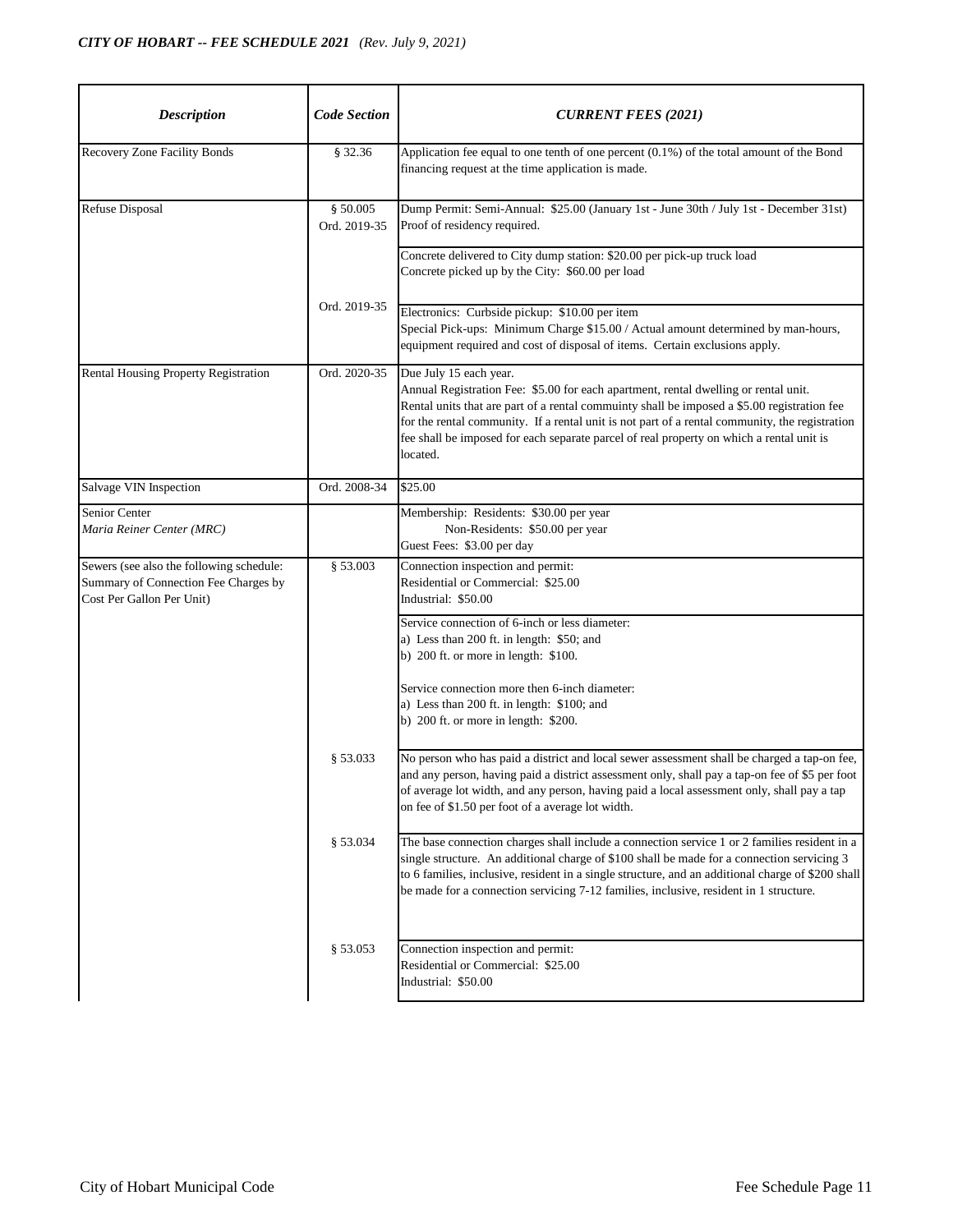| <b>Description</b>                                                                                           | <b>Code Section</b>                          | <b>CURRENT FEES (2021)</b>                                                                                                                                                                                                                                                                                                                                                                                                                                                                                                                                                                                                                                                                                                                 |
|--------------------------------------------------------------------------------------------------------------|----------------------------------------------|--------------------------------------------------------------------------------------------------------------------------------------------------------------------------------------------------------------------------------------------------------------------------------------------------------------------------------------------------------------------------------------------------------------------------------------------------------------------------------------------------------------------------------------------------------------------------------------------------------------------------------------------------------------------------------------------------------------------------------------------|
| Sewers (cont'd)                                                                                              | § 53.072<br>Ord. 2016-42<br>Ord. 2019-39     | Billing Charge (per bill):<br>\$5.02<br>Base Rates (per month):<br>Meter Size (diameter)<br>$5/8" - 3/4"$<br>\$19.82<br>1"<br>19.82<br>109.08<br>$1 - 1/2"$<br>2"<br>187.18<br>3"<br>428.92<br>4"<br>745.04<br>6"<br>1,693.42<br>8"<br>3,015.56<br>10"<br>5,014.46<br>12"<br>7.226.37<br>Treatment Rate (per 1,000 gallons per month): \$ 6.23<br>Unmetered Users (per month):<br>Single Family Home<br>\$59.58<br>The Treatment Rate will be adjusted periodically to reflect the changes in the cost of<br>wholesale sewage treatment. See Appendix A of the Hobart Common Council Ordinance<br>2019-39: Wholesale Sewage Treatment Cost Adjustment (Applicable to the Treatment Rate<br>Charge and Unmetered Single Family User Charge) |
| Satellite Users and certain<br>Multi-Unit Residential,<br>Commercial or<br><b>Industrial Property Users:</b> | Ord. 2015-04<br>Ord. 2016-42<br>Ord. 2019-39 | Rates and Surcharges are calculated individually in accordance with the Rules Governing<br>Rates and Charges for Sanitary Sewer Service -- Satellite and Multi-Unit Users.<br>Flow monitoring equipment may be required to be installed by the property owner as<br>determined by the City Engineer's findings.<br>See also: Exhibit to Hobart Common Council Ordinance 2019-39: Rates, Fees and Charges<br>of the Hobart Sanitary District Effective January 1, 2020; AND Exhibit to Hobart Common<br>Council Ordinance 2015-04: Hobart Sanitary District Rules Governing Rates and Charges<br>for Sanitary Sewer Service -- Satellite and Multi-Unit User                                                                                |
| Signs                                                                                                        |                                              | See Building Permits for Signs                                                                                                                                                                                                                                                                                                                                                                                                                                                                                                                                                                                                                                                                                                             |
| Solicitors, hawkers, peddlers                                                                                | \$112.02<br>\$112.24                         | Permit per day/per person: \$6.00<br>or<br>Annual License Fee: \$103.00<br>Registration Fee: \$16.00                                                                                                                                                                                                                                                                                                                                                                                                                                                                                                                                                                                                                                       |
| <b>Special Meeting Fees</b>                                                                                  | Ord. 2013-25                                 | §30.28: Common Council: \$750.00<br>§30.03: Board of Works: \$500.00<br>§31.036: Redevelopment: \$500.00 (either Fund 406 or Fund 410)<br>§31.056: Economic Development Commission: \$500.00                                                                                                                                                                                                                                                                                                                                                                                                                                                                                                                                               |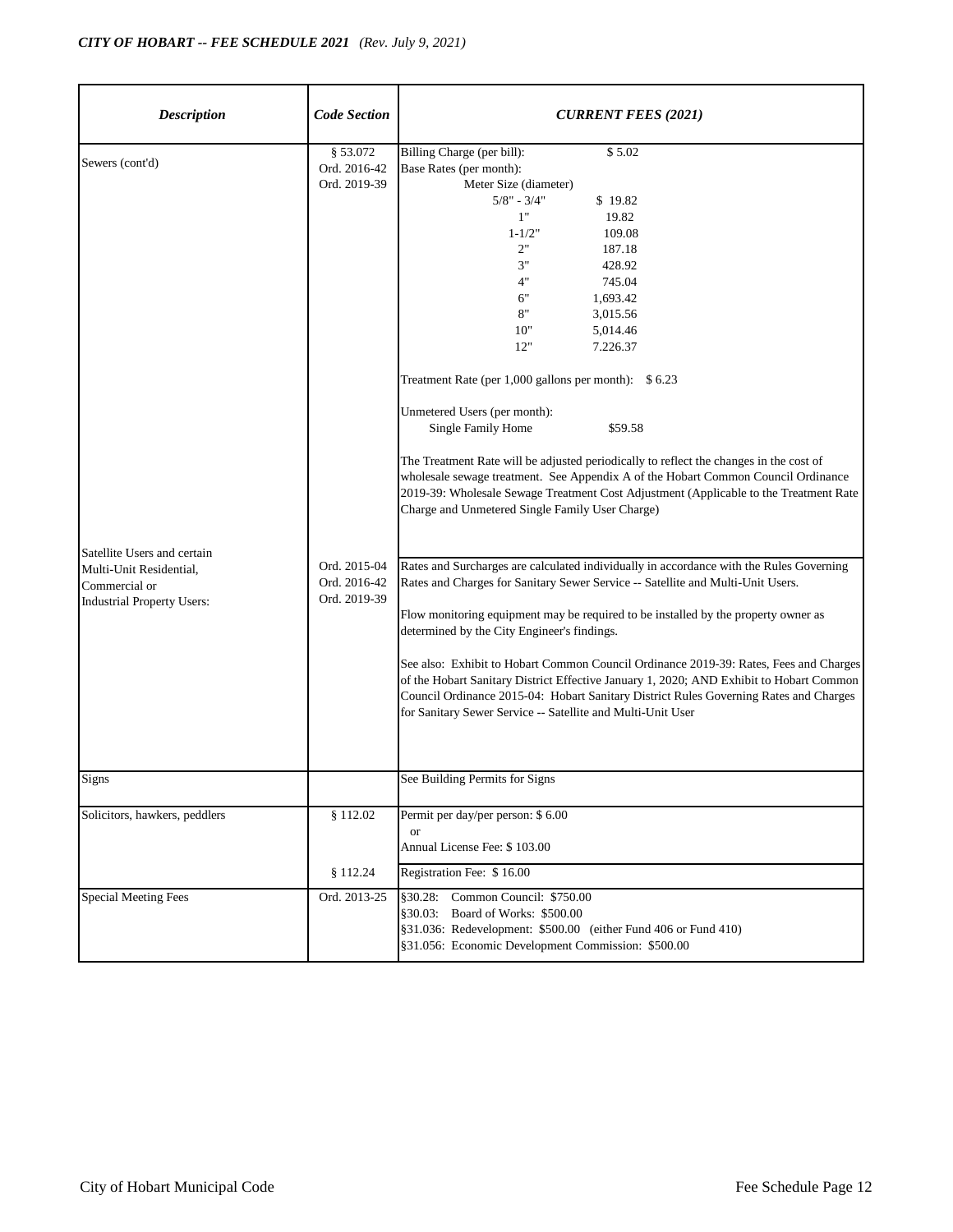| <b>Description</b>                   | <b>Code Section</b>                                                                                  | <b>CURRENT FEES (2021)</b>                                                                                                                                                                                                                                                                                                                                                                                                                                                                                                                                                                                                                                                               |
|--------------------------------------|------------------------------------------------------------------------------------------------------|------------------------------------------------------------------------------------------------------------------------------------------------------------------------------------------------------------------------------------------------------------------------------------------------------------------------------------------------------------------------------------------------------------------------------------------------------------------------------------------------------------------------------------------------------------------------------------------------------------------------------------------------------------------------------------------|
| <b>Stormwater Management Permits</b> | \$152.089                                                                                            | (A) Residential developments.<br>$1$ to $4$ lots<br>361.00<br>\$<br>5 to 25 lots<br>\$<br>515.00<br>26 to 75 lots<br>\$1,030.00<br>76 to 150 lots<br>\$1,545.00<br>150 or more lots<br>\$2,575.00<br>(B) Commercial / Industrial developments.<br>Up to 5.0 acres<br>\$515.00<br>5.1 to 10.0 acres<br>\$1,236.00<br>10.1 to 25.0 acres<br>\$2,060.00<br>25.1 or more acres<br>\$2,575.00                                                                                                                                                                                                                                                                                                 |
| <b>Stormwater User Fees</b>          | Ord. 2016-25                                                                                         | Collection of Stormwater User Fees will continue to be accomplished through a charge<br>appearing on the semi-annual property tax statement of each affected property owner of the<br>City, commencing with the first installment of 2016 real estate taxes payable in 2017.<br>Current rates are shown below:<br><b>2021 Rate</b><br>Residential Customers: (Customer Charge + ERU Charge) = $$136.20$<br><b>Customer Charge:</b><br>\$36.00<br>ERU Charge:<br>\$100.20<br>Non-Residential Customers (Customer Charge + Charge per ERU):<br><b>Customer Charge:</b><br>\$36.00<br>Charge per ERU:<br>First 2 ERUs:<br>\$100.20<br>Next 68 ERUs:<br>\$66.83<br>Over 70 ERUs:<br>\$ 33.37 |
| Street / Curb Cut Permit             | Ord. 2008-34                                                                                         | \$250.00 (longitudinal cuts)                                                                                                                                                                                                                                                                                                                                                                                                                                                                                                                                                                                                                                                             |
| Subdivision lot approval             | \$153.007                                                                                            | 1 to 10 lots Base Fee: \$52.00<br>Over 10 lots:<br>Base Fee + \$6.00 per lot over 10 lots                                                                                                                                                                                                                                                                                                                                                                                                                                                                                                                                                                                                |
| Tax abatement program                | \$32.02<br>Ord 2020-06<br>Ord. 2008-34<br>Amended by<br>Ord. 2017-28<br>Ord. 2018-13<br>Ord. 2018-34 | Application:<br>1 Residential living unit: \$206.00<br>Application:<br>More than 1 residential living unit: \$350.00<br>Application:<br>Commercial or Industrial project: \$350.00<br>Public Notice Fee: \$51.00 (includes Legal Notice: \$31.00 + Sign: \$20.00)<br>Amendment Fee (Minor): \$ 600.00<br>Amendment Fee (Major): \$1,200.00<br>Compliance Monitoring Fee: \$ 1,000.00 (for 10 yr. abatements)<br>or \$100.00 per year (if less than 10 years)                                                                                                                                                                                                                             |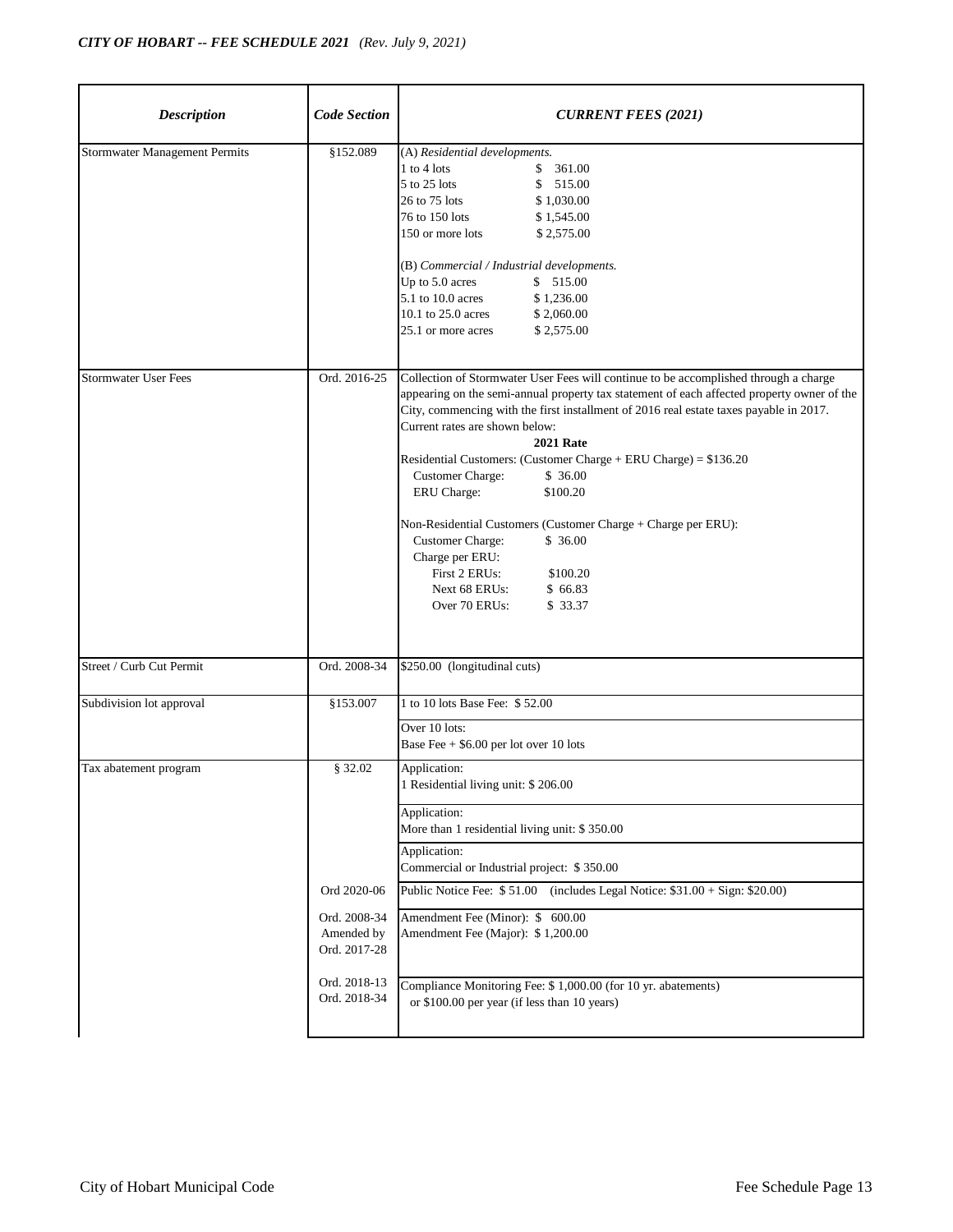| <b>Description</b>                                                     | <b>Code Section</b>                                                                                                                          | <b>CURRENT FEES (2021)</b>                                                                                                                                                                                                                                                                                                                                                                                                                                                                                      |
|------------------------------------------------------------------------|----------------------------------------------------------------------------------------------------------------------------------------------|-----------------------------------------------------------------------------------------------------------------------------------------------------------------------------------------------------------------------------------------------------------------------------------------------------------------------------------------------------------------------------------------------------------------------------------------------------------------------------------------------------------------|
| Tax abatement program (cont'd)                                         | Ord. 2008-34<br>Ord. 2013-39<br>Ord. 2016-11<br>Ord. 2017-10<br>Ord. 2018-06<br>Ord. 2018-09<br>Ord. 2018-34<br>Ord. 2020-06<br>Ord. 2020-26 | Financial Impact Analysis Fee:<br>For traditional real or personal property (either alone or together)<br>abatement requests: \$1,250.00<br>For flexible real property abatement requests: \$1,500.00<br>For flexible personal property abatement requests: \$1,500.00<br>For flexible or traditional personal property abatement requests where there<br>is existing abated personal property to take into account: \$2,250.00<br>For vacant building real estate tax deduction requests §32.02(C): \$1,500.00 |
|                                                                        | Ord. 2018-09<br>\$32.02(D)                                                                                                                   | Compliance Review for vacant building real estate tax deduction:<br>\$50.00 for each year for which the applicant has requested such deduction, not to exceed<br>ten (10) years, payable in a lump sum when application is filed.                                                                                                                                                                                                                                                                               |
|                                                                        | Ord. 2017-32<br>Ord. 2020-26<br>\$32.02(B)                                                                                                   | Compliance Review of Personal Property Tax Abatements:<br>\$2,500.00 Annually for as long as the abatement remains in effect.                                                                                                                                                                                                                                                                                                                                                                                   |
|                                                                        | \$154.531(C)<br>Ord. 2018-34                                                                                                                 | Preparation of Resolution of Common Council waiving non-compliance<br>with filing of tax abatement submissions<br>under IC 6-1.1-12.1-9.5(b): \$600.00                                                                                                                                                                                                                                                                                                                                                          |
| Taxicabs, other vehicles for hire                                      | \$110.21                                                                                                                                     | Annually (1st vehicle): \$103.00                                                                                                                                                                                                                                                                                                                                                                                                                                                                                |
|                                                                        |                                                                                                                                              | Annually for each additional vehicle per licensee: \$ 6.00                                                                                                                                                                                                                                                                                                                                                                                                                                                      |
| <b>Tree Trimming Licenses</b><br>(Licenses expire annually: Dec. 31st) | § 95.05<br>§150.063                                                                                                                          | Application Fee: \$125.00<br>Initial License Fee: \$125.00<br>Annual License Renewal: \$75.00<br>Each general contractor and/or subcontractor shall renew his or her license annually, not<br>later than January 30 of each year.                                                                                                                                                                                                                                                                               |
| Vehicle Towing                                                         | Ord. 2008-34                                                                                                                                 | Administrative Fee: \$20.00                                                                                                                                                                                                                                                                                                                                                                                                                                                                                     |
| Vehicles for hire, taxicabs                                            | \$110.21                                                                                                                                     | Annually (1st vehicle): \$103.00<br>Annually for each additional vehicle per licensee: \$6.00                                                                                                                                                                                                                                                                                                                                                                                                                   |
| Video DVD                                                              | Ord. 2008-34                                                                                                                                 | \$50.00                                                                                                                                                                                                                                                                                                                                                                                                                                                                                                         |
| Wireless Communication Towers and Cell<br>Towers                       | § 154.403                                                                                                                                    | Application Fee for both towers and co-locates \$530.00. In addition, a<br>\$50.00 zoning fee shall be charged, so that the total fee, inclusive of the zoning fee, shall be<br>\$580.00.                                                                                                                                                                                                                                                                                                                       |
|                                                                        |                                                                                                                                              | Fee for Maintenance or upgrade of existing tower: Zoning Fee only \$50.00                                                                                                                                                                                                                                                                                                                                                                                                                                       |